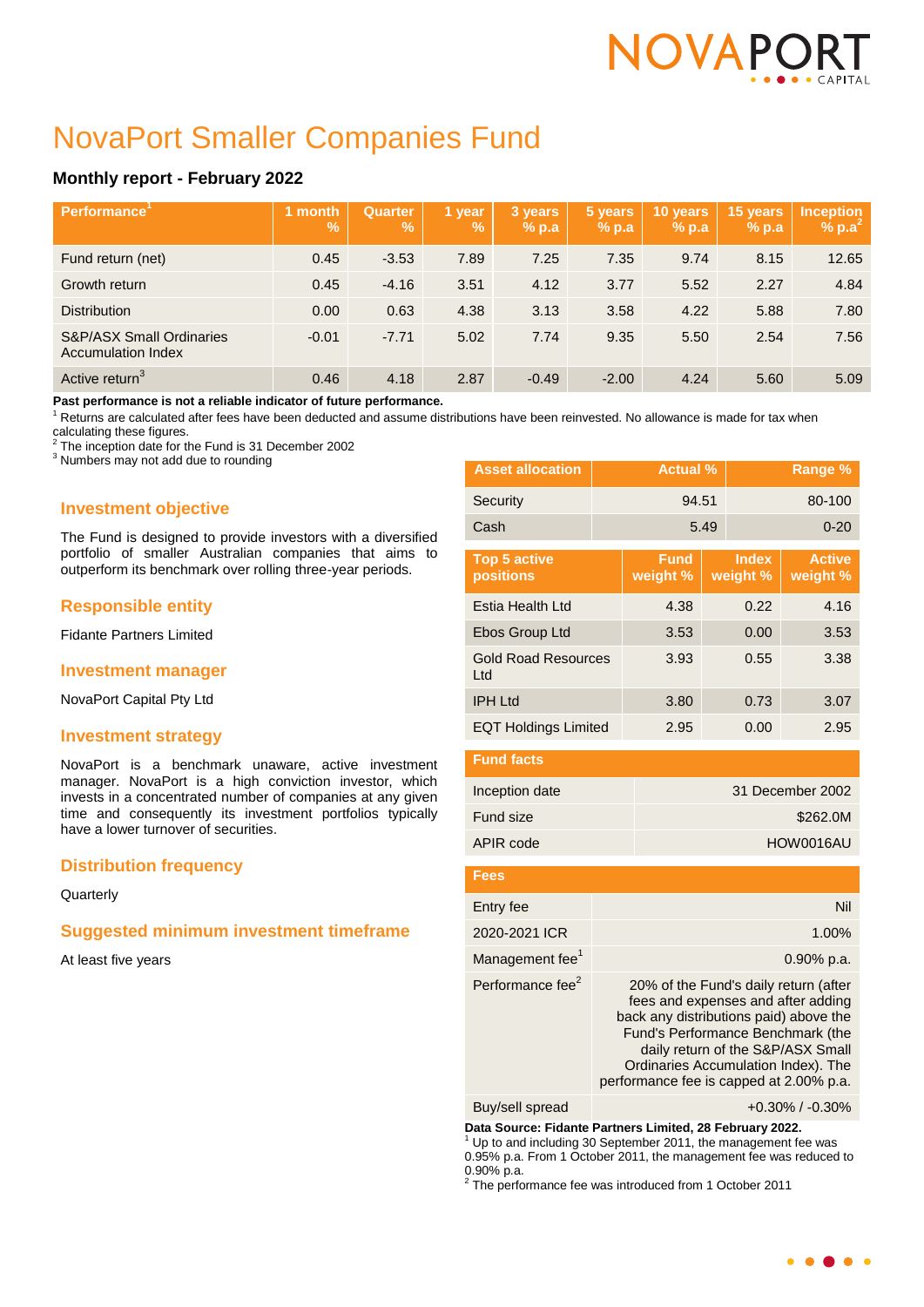#### **Sector exposure**



**Data Source: Fidante Partners Limited, 28 February 2022.**

#### **Market overview**

Australian smaller companies were flat last month amid firming expectations of higher global interest rates and the outbreak of war in Ukraine.

The ASX Small Ordinaries (Accumulation) Index was unchanged in February following a sharp January selloff, although performance within the benchmark varied widely.

Highly priced technology stocks, particularly loss-makers and concept stocks, underperformed ahead of looming interest rate hikes.

Valuations for expensive long-duration companies are highly sensitive to rising discount rates. The US Federal Reserve is expected to lead the world out of extreme monetary policy settings in March.

Discretionary retailers were also weak due to spiking supply chain costs, some large inventory builds, and ongoing questions about elevated sales levels.

The February reporting season was mixed with a relatively solid earnings performance overshadowed by uncertain outlooks and macro events.

Rising costs for labour and a range of goods and services were a large reporting season theme, furthering expectations for rising and sustained inflation.

However, the major macro event was Russia's invasion of Ukraine, which has exacerbated pressure on stretched supply chains and ignited sharp price spikes across a range of commodities, notably oil and gas and base metals.

Energy stocks were very strong last month as a result as were miners and gold producers.

Small resources stocks gained 7.9% in February whilst small industrials fell 2%.

#### **Fund performance summary**

The S&P/ASX Small Ordinaries Accumulation Index returned -0.01% for February. The fund outperformed the market and delivered a +0.45% return over February.

#### **Performance of key securities**

#### **Key contributors**

| <b>Security name</b>    | <b>Sector</b>      | Active weight %   Value added % |      |
|-------------------------|--------------------|---------------------------------|------|
| Nufarm Limited          | <b>Materials</b>   | 2.18                            | 0.49 |
| Estia Health Ltd        | <b>Health Care</b> | 4.16                            | 0.48 |
| Gold Road Resources Ltd | <b>Materials</b>   | 3.38                            | 0.45 |

**Data Source: Fidante Partners Limited, 28 February 2022.**